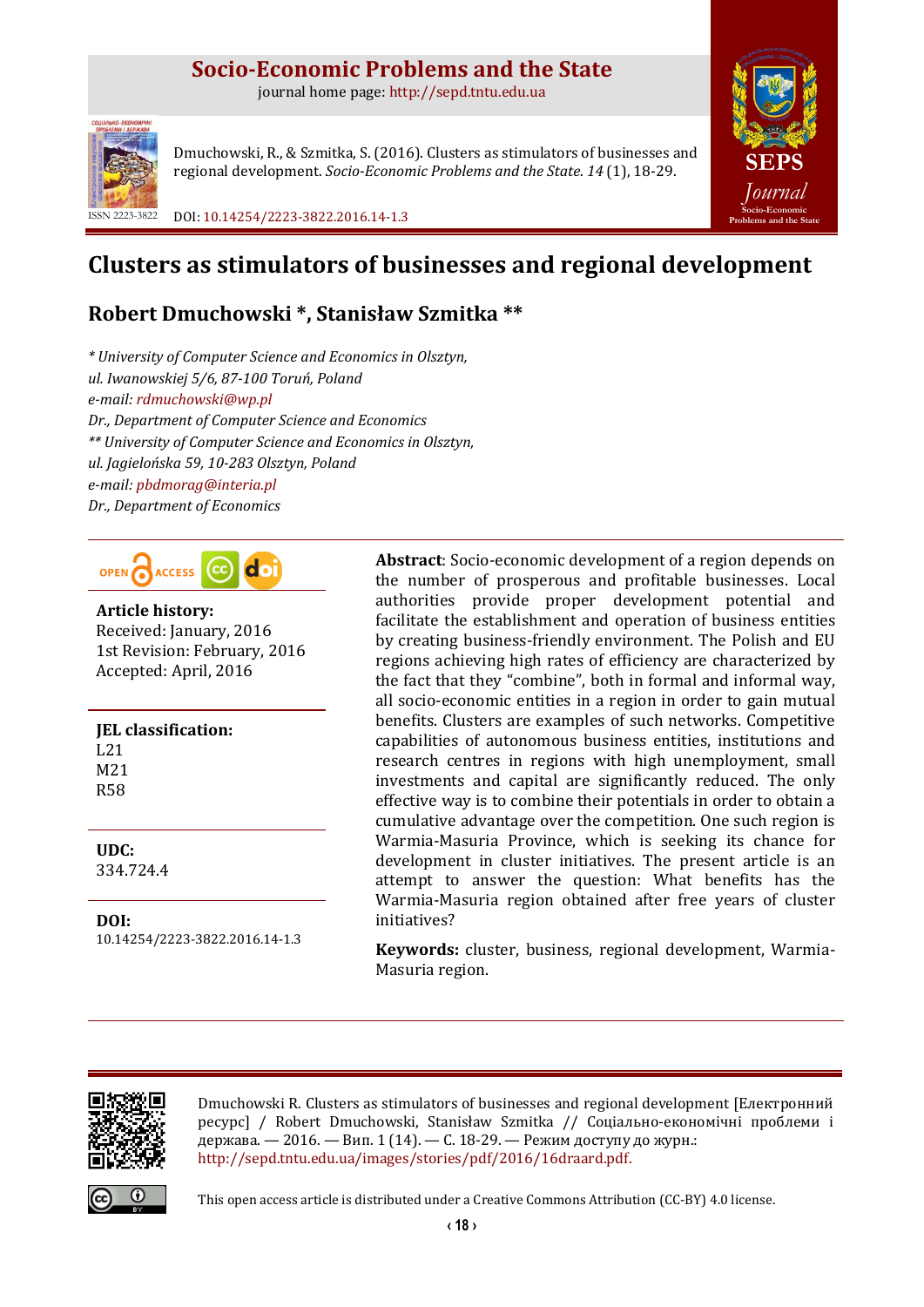### **Introduction**

Contemporary economic reality provides companies with great opportunities of development. This is connected with the existing "economic freedom", progress in the fields of technology, information technology, organization and marketing– all this inspires managers to entrepreneurial and innovative activities, allowing to achieve better and better financial and economic results. On the other hand, globalization and market competition pose a threat to the existence of entities already operating or intending to start business. Regions with different levels of socio-economic development have always existed in Poland and all over the world. It is caused, among others, by access to natural resources, geographical location, economic profile of a region within the framework of the existing system. The economic-political changes introduced in Poland at the turn of the eighties and nineties have not only deepened the differences in society's well-being but also vividly highlighted unprofitable regions, entire industries or businesses.

The new economic model implies decentralization in terms of decision-making capabilities as well as responsibility for the development of a region. Local authorities determine a direction of development and their primary purpose is to ensure well-being of society. The most appropriate way to ensure this aim is to stimulate entrepreneurship by attracting outside investors, local entrepreneurs, highly skilled workers and students to pursue and develop business. The local policy aiming at supporting entrepreneurship will come down to performing public utility tasks, maintenance and expansion of social and technical infrastructure of regional and local level, and above all, creating the conditions for economic development. In Poland, local authorities use various forms of stimulating entrepreneurship, which are the basis of socio-economic development of a region.

The examples of such methods are special enterprise zones, establishment of modern research-anddevelopment centres, innovations and technology transfer centres, science and technology parks or incubators. Thus, all regions try to support local businesses since they guarantee and inspire development and cooperation of all entities operating in the area. Therefore, cooperation of businesses with representatives of scientific communities as well as local governments has become a crucial element of economic competitiveness. Economic clusters are an excellent example of providing high-quality competition and facilitating beneficial cooperation. The establishment and functioning of clusters affect the growth of investment, technology, knowledge, reduction of unemployment, more efficient use of the existing potential, business activities of the local community and stimulation of socio-economic development of a region through creating conditions for fair competition.

A number of Polish regions, particularly its eastern parts, struggle with economic and social problems: lack of industry, capital, appropriate infrastructure, natural resources, outdated inadequate economic structures and an increasing level of unemployment. All these elements deepen the economic and social gap between regions of the country. Therefore, poor regions look for "recipes for economic success" and one of them are business clusters. Clusters allow, in the most efficient way, to make use of the local potential and initiative of the society and not only to make local entrepreneurs stay in the region but also inspire them to create new values. Creative environment is a "force" driving the whole region and, as a part of innovation and entrepreneurial core, new businesses and investments are created and capital is obtained.

Recently several dozen cluster initiatives have been created in the Warmia and Masuria region and despite a high interest in these projects from the local authorities and scientific communities – there still remains an open question about the effectiveness of these initiatives and their impact on the development of businesses and the region. It is extremely difficult to obtain reliable data on the functioning of companies within cluster initiatives, because it is not in the business entities' interest to reveal such information or they just do now keep such aggregated data useful for analyses.

The purpose of this article is to present the importance of business clusters in the development of enterprises and the region. The research hypothesis of this article is an attempt to prove that cluster initiatives through cooperation of various companies and organizations, scientific and social institutions, available funds allocated mainly to innovation – can stimulate the local Warmia and Masuria business.

#### **1. Changes in the environment and their impact on competitiveness of business entities**

In the modern world there are dynamic and multidisciplinary changes. The main factor of these changes is civilization transformation which results, among other, in the process of globalization and political transitions in Central and Eastern Europe. These changes have significantly affected business activities of not just individual entities and regions, but also of entire international economies. The essence of globalization is to eliminate all barriers in the management (application of uniform law, free flow of goods and services, availability of information, capital, etc.) and thereby to influence the use of similar patterns of tangible and intangible goods consumption. The impact of globalization inevitably contributes to changes in the behavior and activities of businesses, institutions, societies, regions and individual people. If an organization wants to exist and thrive in today's rapidly developing world, it must implement a variety of changes regarding the purposes it wants to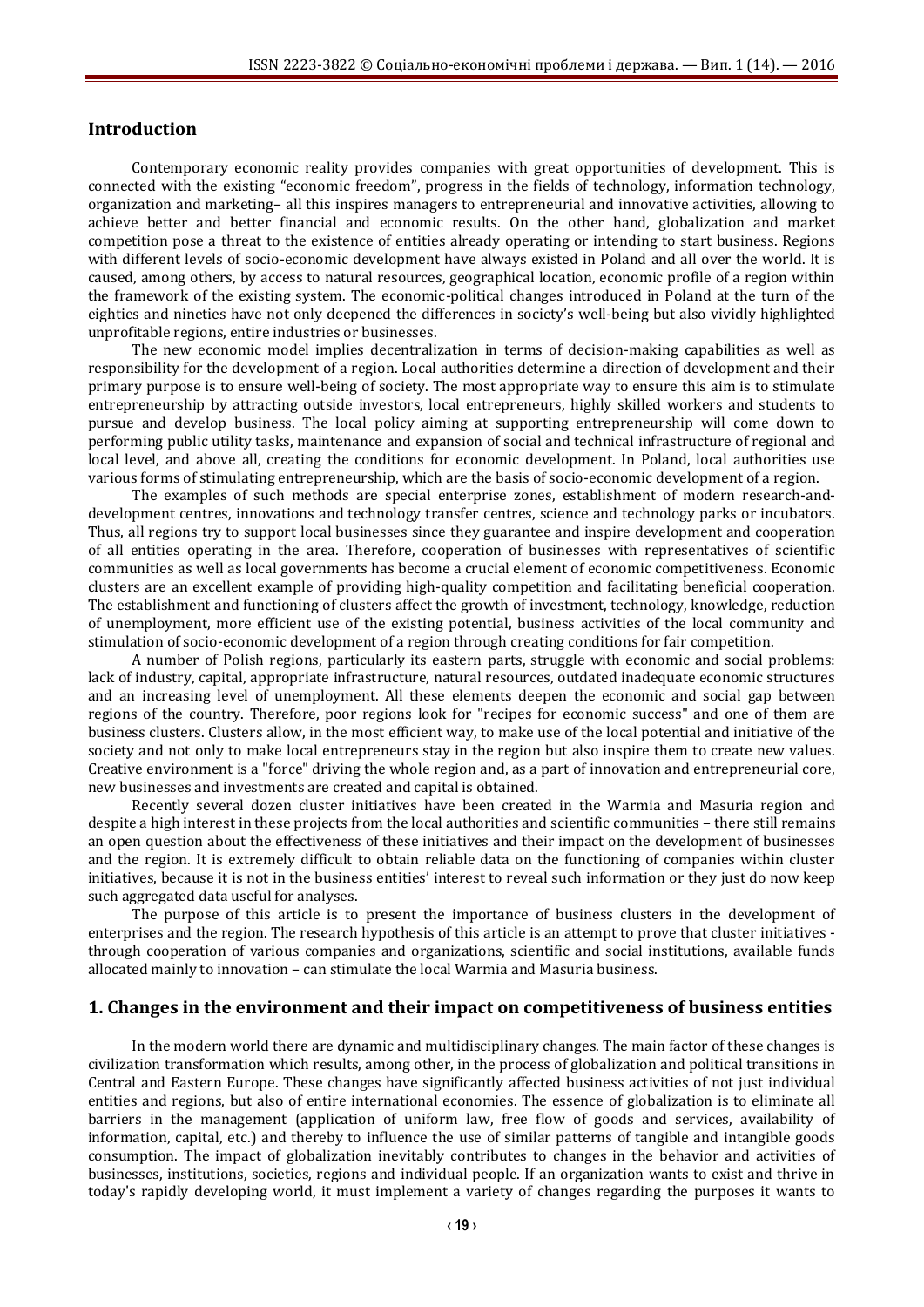achieve, structures and processes. It must constantly adapt to the external environment, which imposes certain restrictions and specific actions and, in case of business entities, forces them to rational competition within mechanisms of free market economy. However, globalization processes also create opportunities to develop and use their capabilities: knowledge, innovation, new technology, wide markets, etc. Changes brought about by globalization factors contribute to socio-economic development of countries, glorification of knowledge, innovation as well as development of competitiveness. For many companies, changes are an attribute of their development, therefore they are an objective necessity in the existing global competitiveness. A lot of companies are "forced" to make changes which are so indispensable for their existence. Industry and sector leaders undertake actions to modify the structure, system or method of operation since they see opportunities for development and improvement of their competitive position – they have a vision of future activities.

The main economic entities ensuring economic development of a country are companies, which must constantly improve the ways of attracting customers to their services and products. The functioning of a free market economy is based on competition between business entities. It is a consumer-centered economy since consumers still need to be sought and offered the cheapest but high quality products. At the same time companies cannot forget about the implementation of innovative solutions for the development of new products, manufacturing processes and organizational changes, which improve the quality and efficiency of production or services. All these actions are extremely costly but also essential not only for the development of a company, but sometimes for survival in a competitive market. Conducting business activities in the global market requires from companies constant changes. These changes may be forced – when a company does not want to make investments, but competition forces it to acquire new technologies and adopt modern organizational solutions to remain in the market. On the other hand, companies with position in the market and those which want to keep this significant position must make constant changes and innovation, through which they can gain the greatest number of consumers.

By introduction of original changes, the boards of companies expect to achieve leadership position in the field of costs, prices, qualities, new products, new sales systems and contacts with customers. Other companies, fearing to lose their market position, acquire ideas for change, adapt them to their own conditions and thus contribute not only to popularizing these changes, but also to the development of technical, organizational and marketing areas in business practices. The fact that new changes are popularized and widely implemented means that in fact changes introduced earlier lose their attractiveness and leader companies lose their position (Świtalski 2005, p.23). In the past, economic entities operating in a market economy always strove to make changes in order to increase their profitability and attractiveness. However, these changes did not occur so rapidly or were not implemented on such a regular basis. Expenditures connected with these changes were characterized by a longer playback period. The development of a new product or service was of interest to potential customers in the long term, while currently "a new product" can be considered outdated the moment it leaves an assembly line, in terms of technology and price or in terms of the demand on the part of customers.

Changes in the environment today are multileveled and affect all areas and levels of a company, forcing its specific transformation and adaptation to structures and potential of this environment. These changes may force a company to reject what was efficient in the past and even to "invent" the future, transform and create itself from the beginning in order to accomplish its plans and to serve better its environment as well as the company itself (Penc 2006, p 40).

Any company wishing to provide itself with conditions for existence and development must change itself, improve processes, structures and culture and adapt them to external requirements resulting from a diversity of the environment in which its various systems operate (Penc 2006, p.42).

There is also a need to mention the changes which result from the search for new market niches in order to gain the market or strengthen on it. These changes apply to new and improved products or services as well as any kind of innovation. Such changes are extremely costly and not all companies can afford them, then, in order to develop the region, different organizations which are designed to support such activities, start to act. Recently the best examples are clusters, incubators and technological parks which combine the company potential with scientific and technological centers or with local governments.

A company, in the course its operation, is subject to various changes. In the past these changes could be purely cosmetic, but now in the era of globalization companies are subjected to deep restructuring, not only in terms of organization but also in terms of products, which leads to better results or ensures survival in the market. Companies in the course of their existence develop, transform into bigger entities or sometimes cease to exist. Businesses constantly change and improve their products or services, adjusting them to the market needs. Such changes also involve manufacturing and organizational processes, which are intended to increase the efficiency of their business. Companies also look for better suppliers who can provide high-quality materials, energy and who can guarantee higher economic efficiency. New products bring about the changes of technological parks and result in the use of new, innovative manufacturing technology which requires new employees with appropriate qualifications. Over the years, companies change their structure of supplying markets. This can be done by extending sales to new markets, to traditional and niche markets.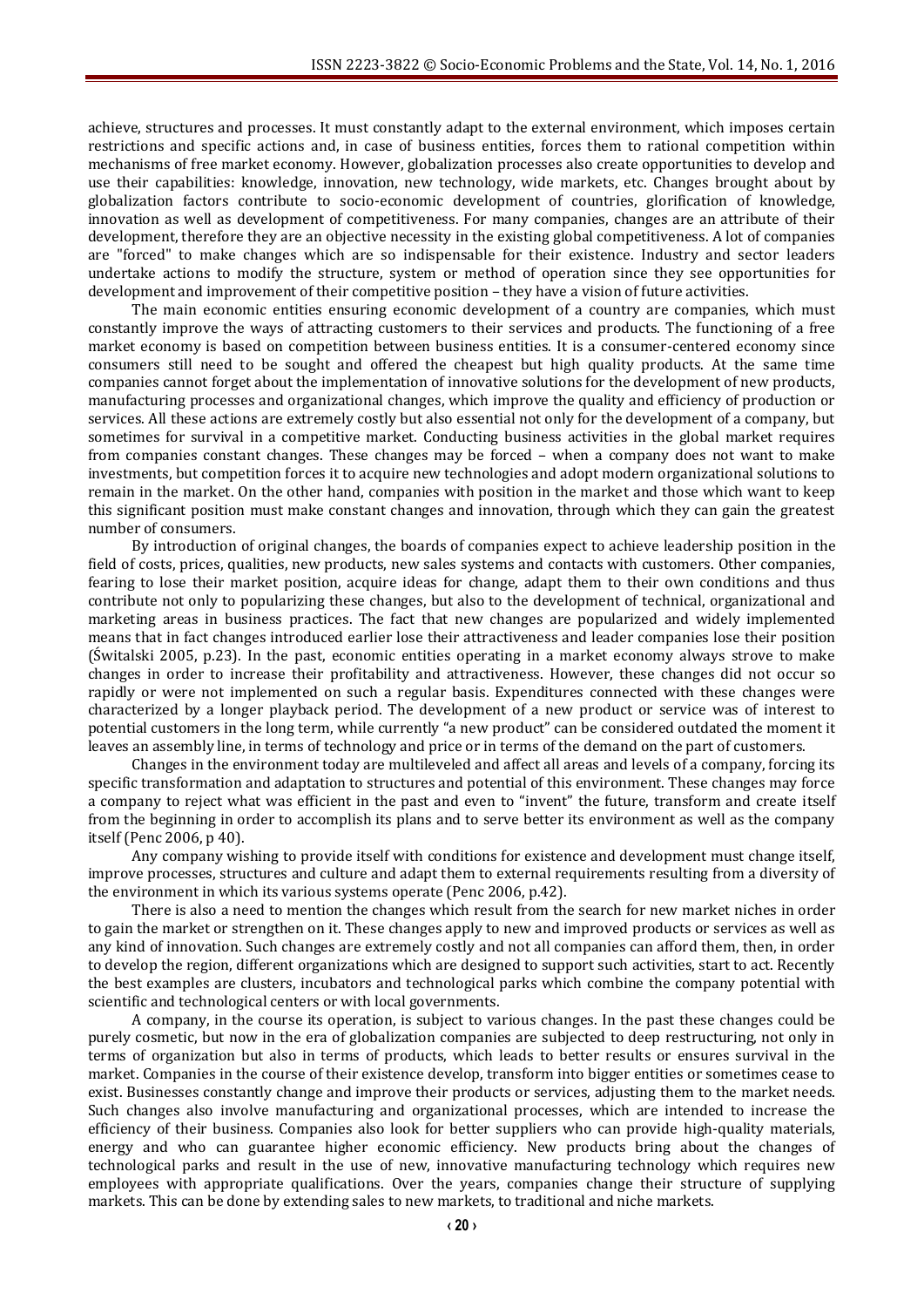The basis of business entities operation in a market economy is their competitiveness in relation to other companies. In order to achieve this competitiveness, a company must have strong potential in terms of human resources and knowledge, high flexibility and innovation. High competitiveness resulting from globalization, among other things, forces companies to look for methods and ways of ensuring their operation and profit making. The race for competitiveness is joined not only by business entities but also by various socio-scientific units and regions. High competitiveness of a region, resulting among others from prosperous businesses, new investments, a large number of research centers and universities – guarantees economic and social development. The old theory claiming that local development is determined by natural resources, climate and geographical location convenient for economic development, does not work here, either.

The principal entity that guarantees development of a region is an innovative company. Every company should be provided with the same conditions for economic activity and competitiveness of each of these companies will depend on their knowledge, risk tolerance, investment as well as effective decisions.

In order to achieve and maintain a competitive advantage, companies must recognize the importance of innovation in business processes which result primarily from pressures and challenges posed by competitors, but also from the environment in which they operate, such as economic clusters. External environment, including institutions and local organizations, plays an important role in the functioning of a company in terms of quality and competitiveness. A large number of efficient business entities means investments, new work places, development of research centres, diffusion of knowledge and technology transfer – a guarantee of socioeconomic development of a region. Therefore, regional and local governments have long been searching for the most effective methods by which they could stimulate regional development. The best results, as shown by the experience of recent years, are achieved through multi-dimensional systems, formal and informal links of a network-type. These make it possible for a company to create, acquire and implement innovations as a result of cooperation between a wide range of organizations and institutions operating in a region. The benefits of this type of cooperation are derived not only by companies but also by institutions forming a network system which can be called a cluster. Cluster initiatives arise from independent companies and institutions creating and delivering knowledge (universities, research institutes, technology companies), intermediaries (e.g. banks, public institutions) and customers.

Connections within a network and business environment enable companies to reach a higher level of specialization, better use of their potential, increased flexibility and scope of activities, and most importantly, to gain competitive advantage over potential rivals. Entities in business environment interact and affect one another and are able to shape a higher efficiency than in case of integration. The quality of business environment affects the level of cooperation and efficiency of firms competing in a given geographical space. Companies cannot use advanced technology if they do not have adequate infrastructure at their disposal. Business environment is most often created and coordinated by local authorities, which is particularly important for investments, especially the foreign ones. The location of a factory in a particular area is always preceded by a thorough analysis of whether the conditions created there are optimal for this company and whether it has the ability to do business and develop. In addition to such important factors as: availability of infrastructure, legislation, environmental standards, paid taxes and possible exemption from taxes, other elements are also important: innovative partners, educated managerial staff and employees, availability of resources, existing climate for cooperation. Amicability of business environment as well as adopted solutions and conditions for conducting business will affect the establishment and functioning of clusters.

In the era of economic globalization and transition to information society, there is a growing importance of information and technology transfer as a factor of growth in a region's competitiveness. Creation of the environment facilitating economic entities to obtain a competitive advantage is an important task of regional policy (Parysek 1998, p.300). Favorable social climate supported by local authorities, innovative environment and existing research centers will determine a region's competitiveness. A region becomes competitive by effectively-functioning business environment. The efficiency is increased by a process of collaborative learning. This process is accomplished by interaction and cooperation of companies, central and local government, universities and research institutes, professional organizations, institutions and social organizations. Knowledge is seen as the basis for sustainable economic growth and the creation of an efficient regional innovation system. Cooperation and integration of business entities and various institutions, generating new skills and manufacturing capabilities, serve the purpose of gaining a competitive advantage by all participants in the business environment.

On the one hand, the established business environment makes companies locate their business in a place with the most favourable conditions. Friendly environment attracts investors, both from the region and from the outside, who want to conduct business also for the reason that they are able to cooperate with modern and most developing entities, not only economic ones. On the other hand, friendly business environment ensures socioeconomic development for an organization. Business environment in its narrow meaning is "a climate of economic activities reflected in creation, in a region or urban centre, conditions favorable to making decisions of establishment and expansion of businesses, including activities of public authorities, trade unions and public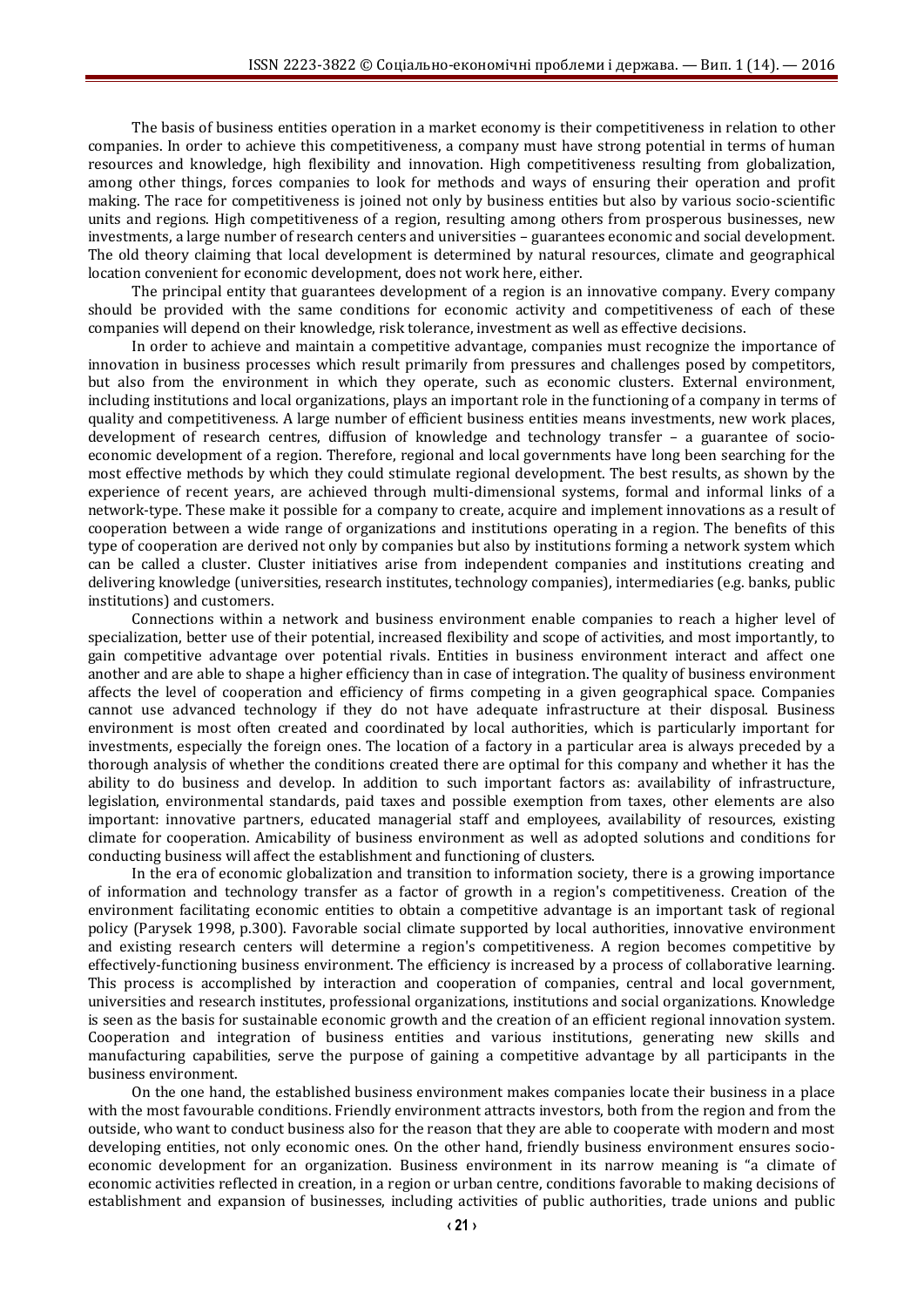opinion" (Chojnicki 1999, p 368). In a broad sense, the term "business environment" also includes institutional facilities and innovative environment. Institutional facilities are a network of combined and integrated organizations and institutions. These include financial institutions, chambers of commerce, training centers, trade associations, local authorities, development agencies, innovation centres, government agencies and organizations providing services for business. Institutions active in the field of innovation are defined as centres of innovation and entrepreneurship and they are specialized in fostering the development of entrepreneurship, technology transfer and commercialization of new technologies. These include (Matusiak, 1996, p.59):

a) training and consulting centres – engaged in training, advisory and information activities;

b) technology transfer centres – dealing with diffusion and commercialization of new technologies, responsible for developing a network of contacts between science and economy;

c) business incubators, technology centres – offering advisory, technical assistance and premises for startups in the initial period of their operation;

d) technology parks – organized industrial complexes bringing together, on a specific area, research institutions and business environment in the field of financing, consulting and support of development of innovative companies;

e) local loan– and– guarantee funds – a non-profit banking units providing financial assistance in a form of grants and concessional loans to start-ups as well as warranty and guarantees for small developing businesses, which do not have the required loan collaterals.

One of the most important features of innovation and business centres supporting business entities is that they carry out their activities not for profits but to promote entrepreneurship in a region. The beneficiaries of this aid are generally companies which are on the point of starting their business. They receive both financial and advisory assistance. The experience and capabilities of these centers also are also used by companies already operating in a region and, in case of cluster initiatives, by all economic– scientific– social entities.

The potential development in a region is determined by appropriate social climate which understands economic changes and tries to support them. This climate may be more or less friendly to entrepreneurship, enabling effective cooperation. The basic elements of the social climate of local development include (Parysek 1997, p.121):

a) social structures at the local level interested in local development and supporting this development;

b) experience and willingness to create development by local governments;

c) initiative, activities and entrepreneurship of the population;

d) substance and financial support for local development initiatives.

Business environment has an impact on companies' development. Large companies with experience, brand and potential develop their activities in a particular environment, because it brings them tangible benefits. There is a proper atmosphere conducive to business development: available infrastructure, adequate human resources, research centres supporting business knowledge, new technology or innovation, friendly local institutions, legal and environmental solutions which support entrepreneurial initiative. On the other hand, small and medium-sized businesses, which affect the strength and importance of local communities, (they provide employment for 70% of the total workforce in companies and they produce 67% of national income) can use friendly business environment mainly in terms of possibilities of introducing innovation into their activities. These companies are the most flexible and entrepreneurial and their competitiveness is dependent on implementation of new methods and technologies. Despite a modern approach to business processes, small and medium-sized companies are not able to establish and conduct research centres independently, which would allow them to operate in the modern market. Therefore, one of the most important ways of their development is functioning in a friendly local environment, which is oriented to development based on innovation. Access to information, new technologies and innovation provided by the innovative environment is essential to establishment, functioning and survival of these companies. Companies and organizations creating this environment as well as centres fostering business achieve a synergy effect which leads to obtaining benefits by all market participants.

The policy of creating a friendly business environment in order to create competitive enterprises, regional and national economy is in line with the concept of the Lisbon Strategy, which is the basic document setting out the priorities of the European Union as well as directions and prospects for change. The main objective of the Lisbon Strategy is to create in the EU area the most competitive and dynamic economy in the world based on knowledge, able to create new work places and ensuring social cohesion (Duraj 2010, p.115).

#### **2. Clusters as tools to increase competitiveness of companies and a region**

Nowadays clusters are considered to be one of the most effective forms of activity with a cross-regional and local dimension.

The concept of clusters reveals an important role of cooperation between companies, authorities and institutions aiming at strengthening competitiveness. The initiators of an economic cluster are all those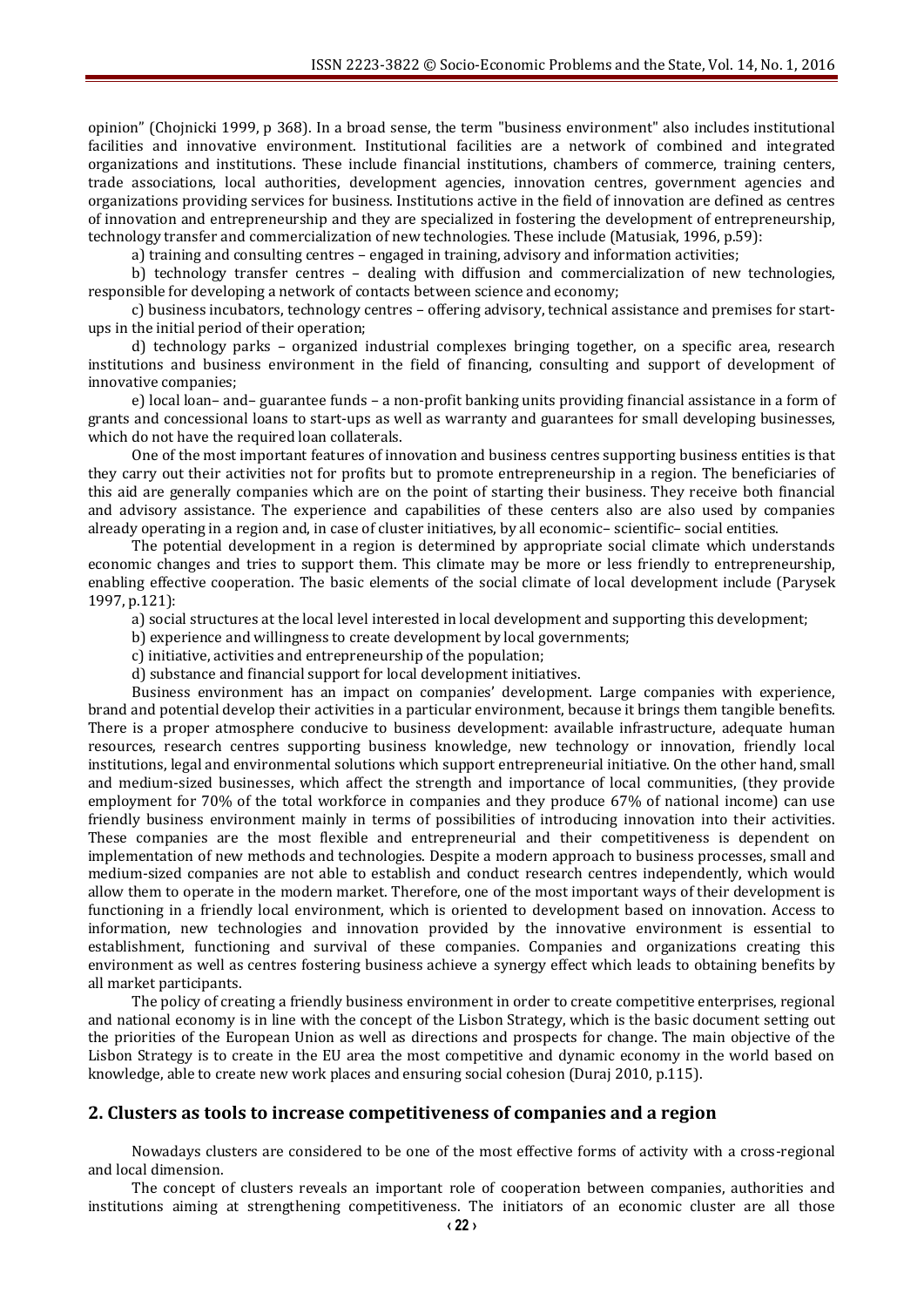interested in its establishment and those who will have tangible but also various socio-economic benefits. Clusters are created in different sectors, in large and small areas and even in local areas of activity: windows production, a local sewage treatment plant, production of sausage. Clusters are socio-economic initiatives and they exist in both developed and developing economies. Clusters differ in terms of size, scope and level of development. Some of them consist primarily of small and medium-sized firms, others include large and small companies. Some clusters gather around universities conducting research, others do not have any connections with scientific centres. Clusters with higher level of development have deeper and more specialized supplier base, a wider range of related sectors and numerous supporting institutions. The tasks performed by clusters also change together with the development of economy, because not only do new industries and sectors appear but also local institutions and legislation change. A question can be asked: Why are current economic processes more and more often analyzed through the prism of clusters, not individual companies, sectors or industries? It is because, first of all, clusters are now seen (mainly by regions but also by companies) as the best forms of management, allowing to achieve a competitive advantage and ensuring development not only of single entities but of the whole regions. In addition, cluster initiatives capture important links, complimentarity and transfer of technology, skills, information, marketing and customer needs beyond the boundaries of firms and sectors. The presented links within the inner and outer structures of clusters ensure competitiveness and efficiency for all participants of a cluster. Organizations in clusters do not compete with one another directly and if competition does take place, it is beneficial to all involved parties, due to previous constructive cooperation. Clusters are an effective forum for a dialogue between related companies, their suppliers, authorities and other relevant institutions.

Clusters have influence on three ways of obtaining a competitive advantage: increase of productivity of cluster members, increase of their ability to innovate, encouragement to create new businesses.

Clusters in increasing productivity of companies (conditions of production factors). Through its structure, a cluster is able to collect more efficiently and effectively the capital needed to production or service processes; that is means and subjects of work. Obtaining stock from a cluster member leads to lower costs and minimizes the need to store inventory, eliminates import costs, generally reduces transaction costs and shortens the awaiting time. Stocking up within a cluster facilitates communication, reduces costs of adapting to specific needs and facilitates provision of support services such as installing equipment, removing defects, trainings, timely repairs.

Clusters in promoting and implementing innovation (demand conditions). Clusters' capabilities for innovation contribute to efficiency of the entire organization. Firms in clusters are able to quickly notice new needs of customers due to the fact that they are close to clusters of firms which know the customers and maintain relations with them, specialized units that generate information and sophisticated buyers. Participation in clusters enables to gain an advantage in spotting new technical, operational and commercial opportunities. The structure of a cluster makes all entities strive to conduct their business on the basis of systematic innovation.

Clusters in creating new companies (strategy, structure and competition of companies). High competition between business entities and sectors is the reason for existence or creation of barriers preventing the establishment of new companies. The philosophy of clusters as well as institutions and organizations that clusters consist of is conducive to establishment of businesses and then to joining cluster initiatives. Public institutions are interested in new investments because new work places are created , while businesses are able to cooperate and compete with other firms and benefit directly and indirectly from their resources; in this way they strengthen cluster investments and a competitive advantage over rivals. The condition of participation in a cluster, however, is fulfillment of certain requirements such as innovation and competitiveness.

While cluster initiatives are being built, their strategy and vision for their activities are also created and these are oriented to particularly important areas through which it is possible to improve competitiveness of entities in a cluster. All organizations participating in the project determine what will constitute the main strength of a cluster: knowledge, range of benefits, cooperation with suppliers, sourcing new technologies, business experience, resources and institutions supporting these initiatives.

Obtaining a competitive advantage by companies is possible owing to the environment in which they operate and which provides companies with opportunities and abilities to entrepreneurship, specialization, innovation and diversity sourcing strategy based on coordination and trust. Possibilities of the local environment are the sources of competitive advantage of companies participating in clusters.

It should also be mentioned that clusters are created by companies of different sizes, which is a big advantage in terms of diffusion of knowledge between entities (especially for small and medium-sized companies), innovation, technology development and, as a result, the entire region development. A characteristic feature of clusters is voluntary participation, therefore relations among organizations are also voluntary, which results in faster acquisition and circulation of necessary information and innovation, and this in turn leads to an increase in productivity and quality of a cluster.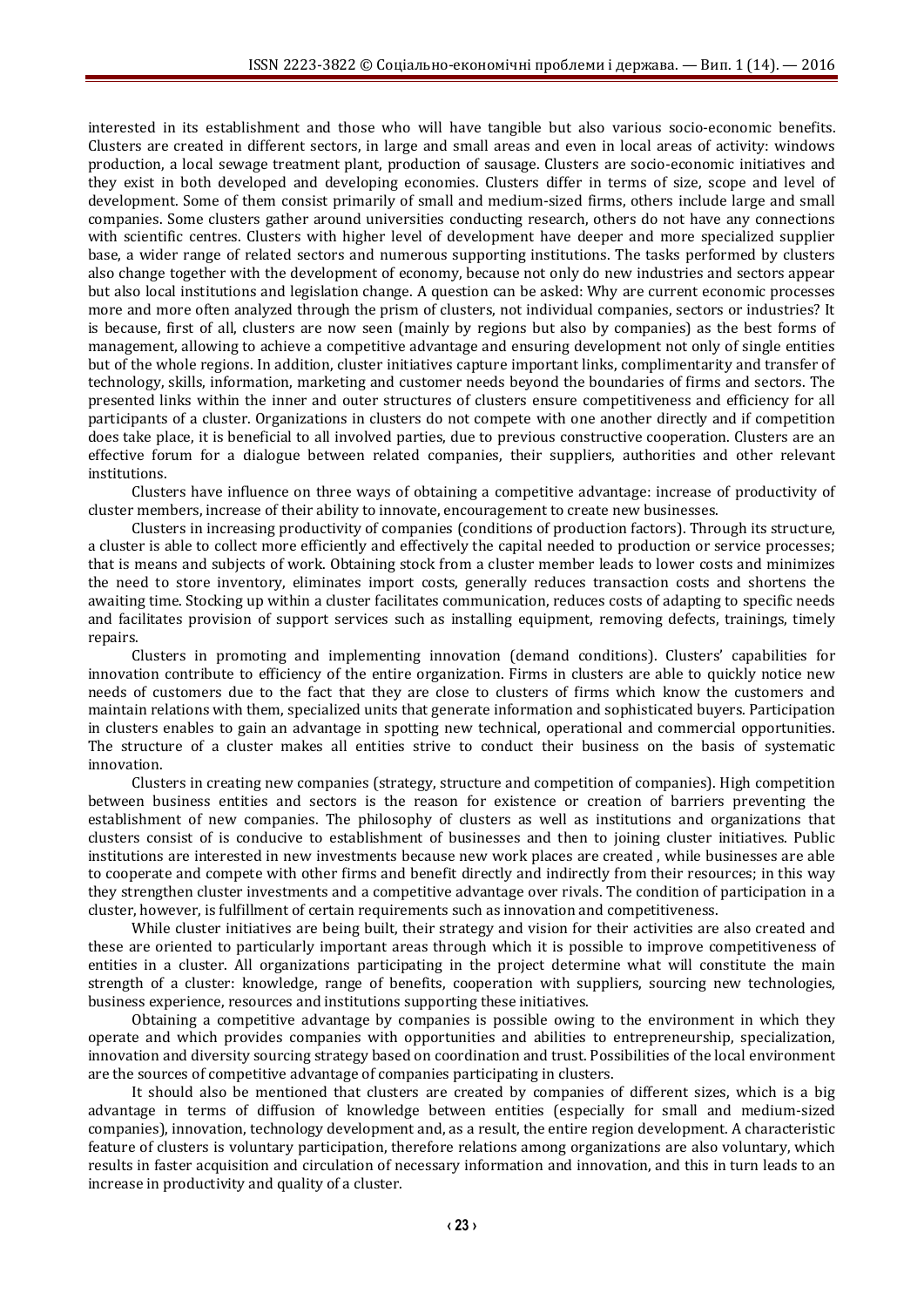In regions with low economic growth, high unemployment and low investment the importance of business clusters is particularly essential, even more than activities of individual firms or sectors. The concept of a cluster is a new way of thinking about the local economy: it reveals a new role of business, authorities and other institutions seeking to strengthen competitiveness through the application of innovation. Clusters indicate that a competitive advantage largely depends on factors outside a particular company, and even outside a sector; it depends on location of its business units. The existence of clusters requires new managerial programmes, whose importance is often neglected. Companies are dependent on business environments in which they are located. General environment (legislation, conditions for the establishment and conduct of business, taxes, etc.) created by local authorities is especially important to companies. A priority of regional authorities should be to remove any obstacles to the establishment and development of business clusters in a region, because clusters can become a cure for reducing unemployment in a region and attracting investments, including foreign ones. They can become a driving force of socio-economic development and provide a forum for a new type of dialogue between businesses and public institutions such as schools, universities and research– and– development centres.

It is only now that an increased role of clusters begins to be noticed, especially in times of crisis and difficult economic conditions. Profitability of companies has dropped significantly and it is increasingly difficult to survive in the market. Universities and research centers face problems with operation, which is primarily associated with population decline as well as with reduced inflows of older people (who have already completed their education at the turn of the century) to universities. Besides, the role and tasks of all universities have been changed and now only these universities are promoted which can combine theoretical knowledge with possibilities of its use in practice in business entities and in the market. As a result of economic transformation, there are also new challenges for local authorities. They have become a real host on their territory; they have financial resources and enormous powers and responsibilities. Local authorities must therefore pursue a wise, rational, socio-economic policy, which will provide regular incomes, including these from taxes, expansion of infrastructure, reduction of unemployment, systematic investment and a good climate for development of the entire region. Understanding this role requires setting clusters in a broader, more dynamic theory of competitiveness, taking into account costs, diversity, static efficiency, continuous improvement and innovation, as well as the world of global markets, production factors and products. Clusters therefore play an important, multi-institutional role, they exert a decisive influence on competitiveness and they are a distinctive feature of market economy. The status of clusters in a given economy gives us an important insight into its production potential and factors that might limit its development in the future. The role of clusters in competitiveness has important applications for companies, authorities and other institutions.

## **3. Cluster initiatives of the Warmia-Masuria Province and their impact on development of companies and the region**

Macroeconomic indicators (Table 1)– and not only those of recent years– clearly indicate that the Warmia and Masuria region faces difficulties concerning socio-economic development and in this respect the region holds one of the final rankings positions when compared to other Polish regions. Such state of affairs is not due to a lack of entrepreneurship, but rather due to historical and geographical conditions. Over the years the region has been associated mainly with agricultural State Farms functioning there. As a result of the economic transformation, state-owned farms were liquidated, unemployment (the largest in the country) appeared and lack of demand for products and services led to the collapse of a few businesses in the region. Another barrier to the development of the Warmia and Masuria region is also a lack of capital, natural resources, much-needed investment and pro-development expenditures on innovative activities. These factors are a major obstacle for development. Expenditures on research and development activities and the number of created entities in the region and in Poland in the years 2010-2012 are presented in Fig. 1, 2, 3.

Although the region's economic weakness is visible when compared with the whole country, it has potential which can be the basis for its future development and it includes:

an attractive tourist areas of stunning natural beauty, research and development centres, the university, human potential with plus birth rate and corresponding demographic structure as well as possibility of obtaining the capital from external sources, mainly from EU funds.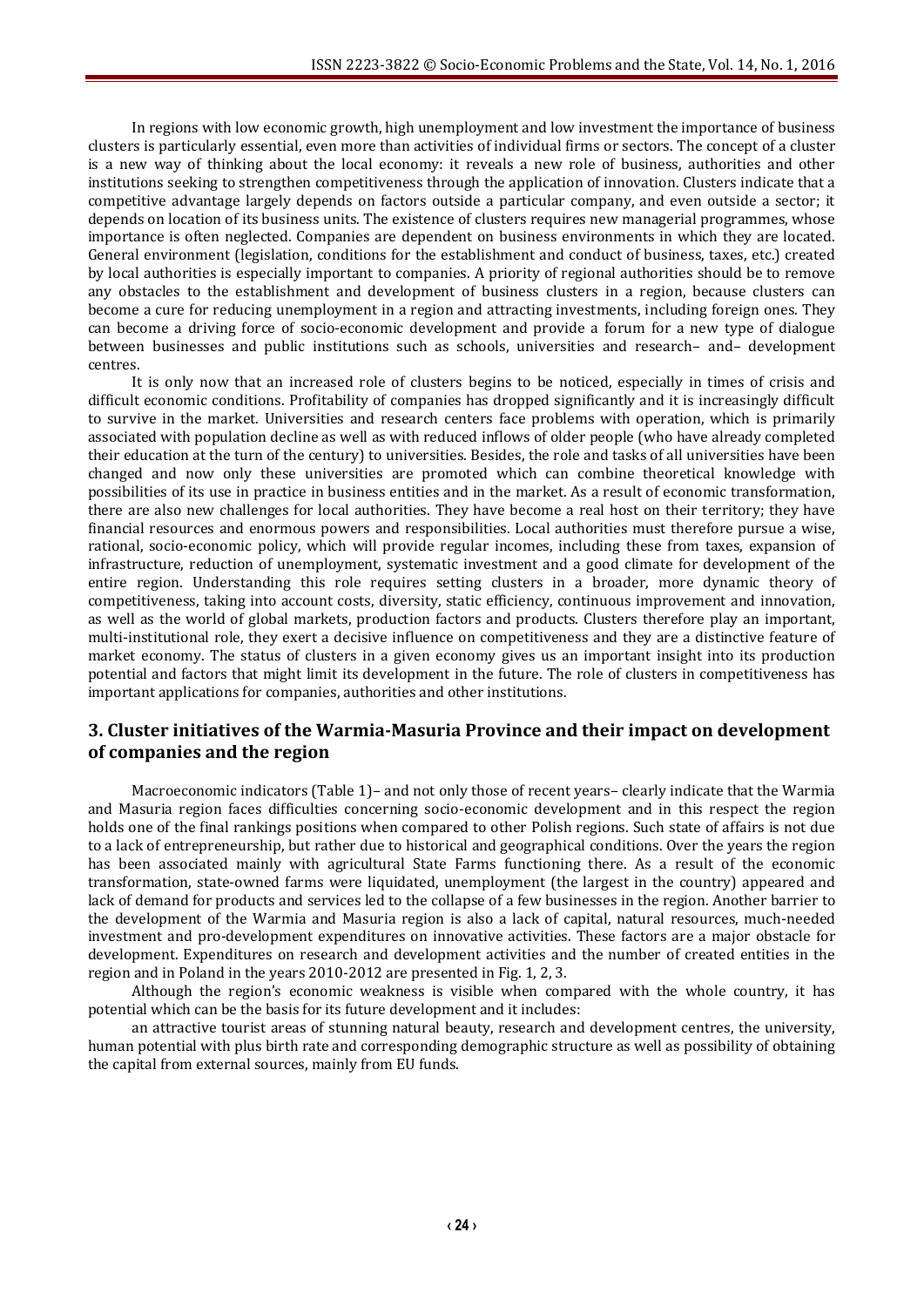| Table 1 Macroeconomic indicators of the Warmia and Masuria region in the years 2008, 2010, 2012 |              |                 |      |  |  |
|-------------------------------------------------------------------------------------------------|--------------|-----------------|------|--|--|
| <b>Macroeconomic indicators of the</b>                                                          | <b>Value</b> | Position in the | Year |  |  |
| Warmia and Masuria region                                                                       |              | country         |      |  |  |
| Share in GDP of Poland (%)                                                                      | 2,8%         | 12 out of 16    | 2008 |  |  |
|                                                                                                 | 2,8%         |                 | 2010 |  |  |
|                                                                                                 | 2,8%         | 12 out of 16    | 2012 |  |  |
| Unemployment (%)                                                                                | 16,8%        | 16 out of 16    | 2008 |  |  |
|                                                                                                 | 20,0%        | 16 out of 16    | 2010 |  |  |
|                                                                                                 | 21,3%        | 16 out of 16    | 2012 |  |  |
| Employed in industry (%)                                                                        | 30,2%        | 8 out of 16     | 2008 |  |  |
|                                                                                                 | 29,7%        | 8 out of 16     | 2010 |  |  |
|                                                                                                 | 29,1%        | 8 out of 16     | 2012 |  |  |
| Employed in services (%)                                                                        | 53,9%        | 8 out of 16     | 2008 |  |  |
|                                                                                                 | 53,8%        | 8 out of 16     | 2010 |  |  |
|                                                                                                 | 54,2%        | 8 out of 16     | 2012 |  |  |
| Expenditure on Research and                                                                     | 0,23%        | 13 out of 16    | 2008 |  |  |
| Development in GDP (%)                                                                          | 0,45%        | 10 out of 16    | 2010 |  |  |
|                                                                                                 | 0,51%        | 10 out of 16    | 2012 |  |  |
| Employed in R&D (1 person per                                                                   | 2,1          | 13 out of 16    | 2008 |  |  |
| 1,000<br>economically<br>active                                                                 | 2,3          | 14 out of 16    | 2010 |  |  |
| persons)                                                                                        | 2,7          | 14 out of 16    | 2012 |  |  |
| on innovations<br>Expenditure<br>in                                                             | 333777       | 16 out of 16    | 2008 |  |  |
| industrial<br><b>businesses</b><br>(in                                                          | 352137       | 16 out of 16    | 2010 |  |  |
| thousands)                                                                                      | 460941       | 16 out of 16    | 2012 |  |  |

Source: Own compilation based on Central Statistical Office data.



**Figure 1: Business entities by provinces in 2010-2012** Source: Own compilation based on Central Statistical Office data.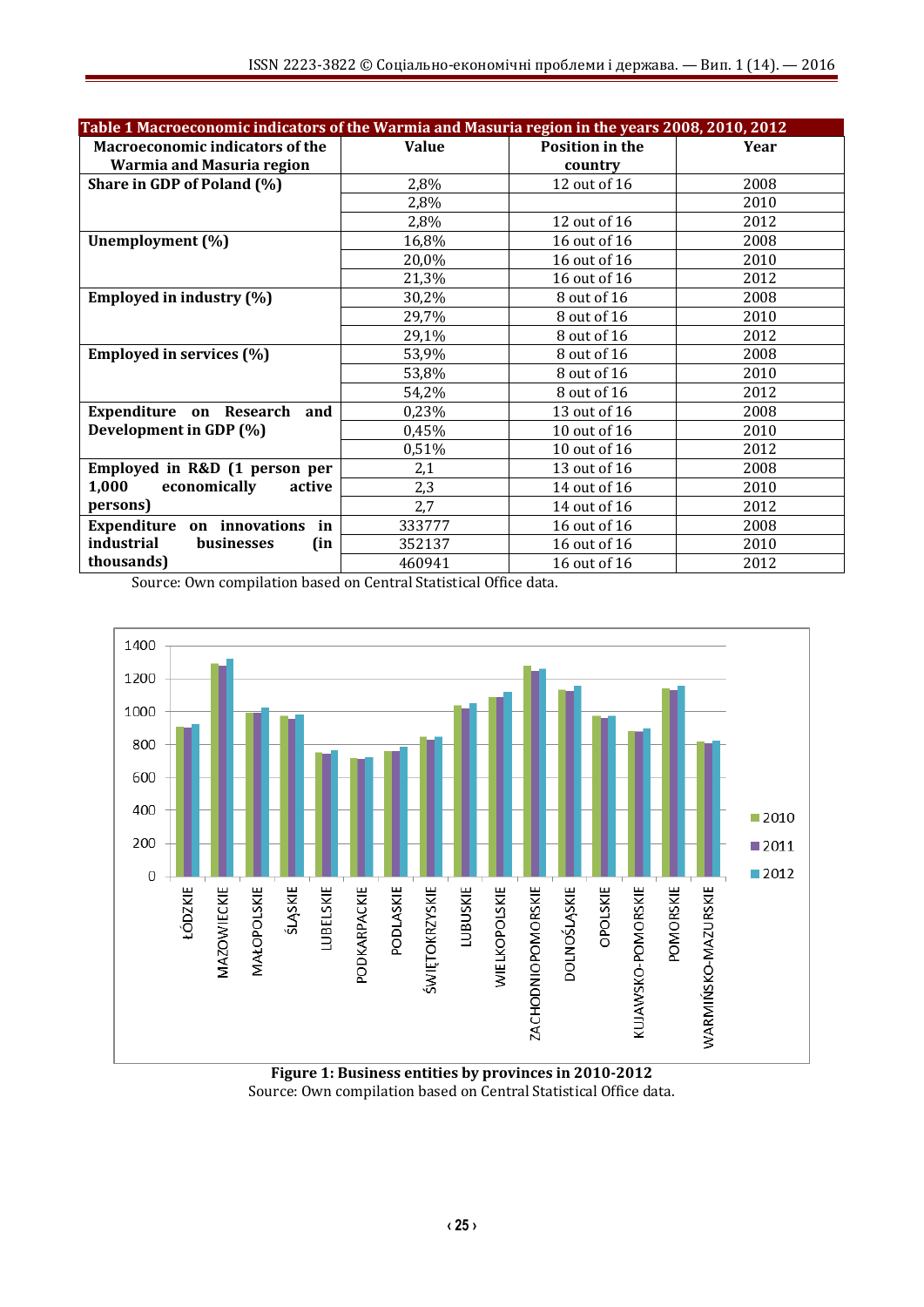

**Figure 2: Innovative industrial businesses in the total number of business entities** Source: Own compilation based on Central Statistical Office data.



Source: Own compilation based on Local Data Bank

It is this potential that forms the basis for the establishment of cluster initiatives in the region. In 2011, 18 cluster initiatives were created in the Warmia-Masuria region, as shown in Fig. 4.

The clusters in the Warmia-Masuria Province are associated with such strategic sectors of the region as wood and furniture industry, food processing and tourism, and are mainly due to natural conditions. Vast woodland areas are an excellent resource base for such clusters as "Cluster of Elblag Furniture", "Cluster of Lubawa Furniture", "Cluster of Masuria Windows", "Cluster of Wood Joinery" and "Together is warmer" Cluster. Also food and processing industry is an important contribution to GDP in the region and in 2009 it amounted to about 40%. The regional potential also fosters the establishment of such clusters as "Cluster of region Brewery", "Cluster of Dairy" and "Cluster of Beef". However, the most famous value of the region is primarily tourism: enormous amount of forests (about 30% of Warmia and Masuria region), lakes, beautiful, virgin, picturesque areas promote the formation of cluster initiatives such as "Elblag Cluster of Tourism" or "Cluster of Rural Tourism".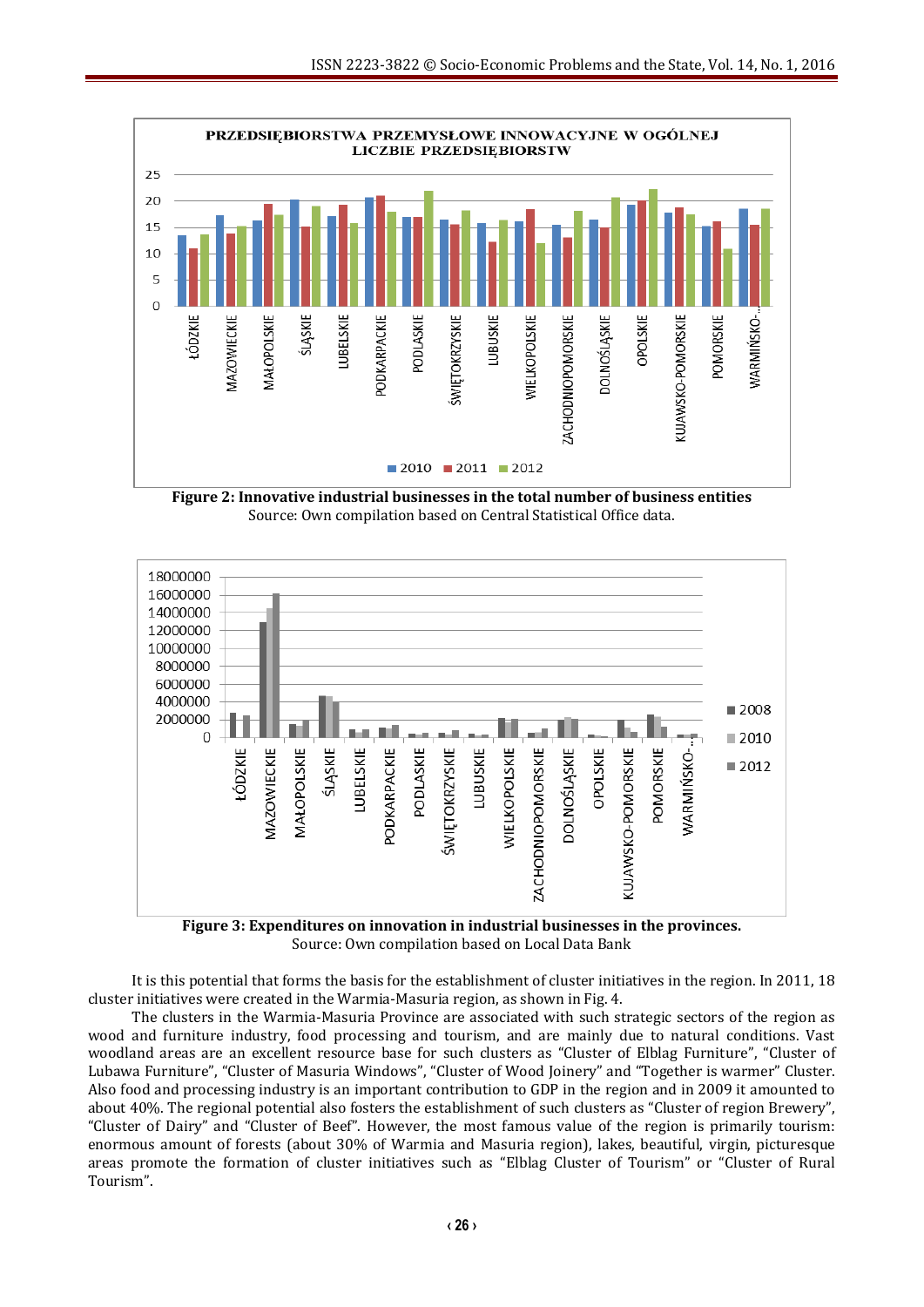

#### **Figure 4. Clusters in the Warmia and Masuria Province**

Source: Clusters in the Warmia and Masuria Province, Polish Agency of Enterprise Development 2012, p. 8.

The impact of the establishment and functioning of cluster initiatives in 2011-2013 on the development of the Warmia and Masuria region is difficult to be objectively and reliably assessed. The main obstacle is the lack of access to required data related to the functioning of clusters. Companies in clusters do not keep adequate records or do not want to share this information. Over 50 questionnaires with queries about employment, expenditure, innovation and sources of financing Research and Development were sent out, however, only one company MPEC in Morag– which is a part of Warmia-Masuria cluster "Warmer Together" – responded.

Nevertheless, taking into account "Report on Innovation of the Warmia and Masuria in 2007", "Periodic reports on the strategy for socio-economic development of the Warmia and Masuria by the year 2020", "Report on innovation of Warmia and Masuria Province 2010 ", a conclusion can be drawn that cluster initiatives were supposed to be and really were a driving force of the region.

Macroeconomic indicators of the region for the period 2011-2013 (Table 2) including investments, expenditures on Research and Development, and most of all, the growth of GDP and GDP per capita confirm the assumptions of the development reports. Clusters have become an important catalyst of positive socio-economic changes in the region.

| Table 2 Macroeconomic indicators of the Warmia and Masuria Province in 2011-2013 |       |       |         |  |
|----------------------------------------------------------------------------------|-------|-------|---------|--|
| <b>Macroeconomic indicators of the</b>                                           | 2011  | 2012  | 2013    |  |
| <b>Warmia and Masuria Province</b>                                               |       |       |         |  |
| GDP in $\%$                                                                      | 2,8%  | 2,8%  | no data |  |
| GDP per capita in %                                                              | 0,72% | 0,73% | no data |  |
| Employment rate in %                                                             | 46,7% | 45,8% | 46,1%   |  |
| Unemployment rate in %                                                           | 20,2% | 21,3% | 21,7%   |  |
| Expenditure on R and D %                                                         | 0,48% | 0,51% | no data |  |
| Investment in %                                                                  | 4,5%  | 4,6%  | no data |  |

Source: Own compilation based on Central Statistical Office data.

### **Conclusion**

Over the last decades, the Polish economy has been continually developing, thus reducing the distance to other EU countries in terms of well-being and socio-economic development. However, the share of Polish regions in the GDP is uneven. There are regions in Poland which already match the level of development of the most developed regions of Europe. Unfortunately, the Warmia and Masuria Province is not one of them.

All business entities, supported by local institutions, are looking for methods to increase the profitability of their activities and sometimes to stay on the market.

Strategies for socio-economic development of the Warmia and Masuria in 2010-2020 assume that the success of the region depends on individual business investments. Therefore, these should be supported by all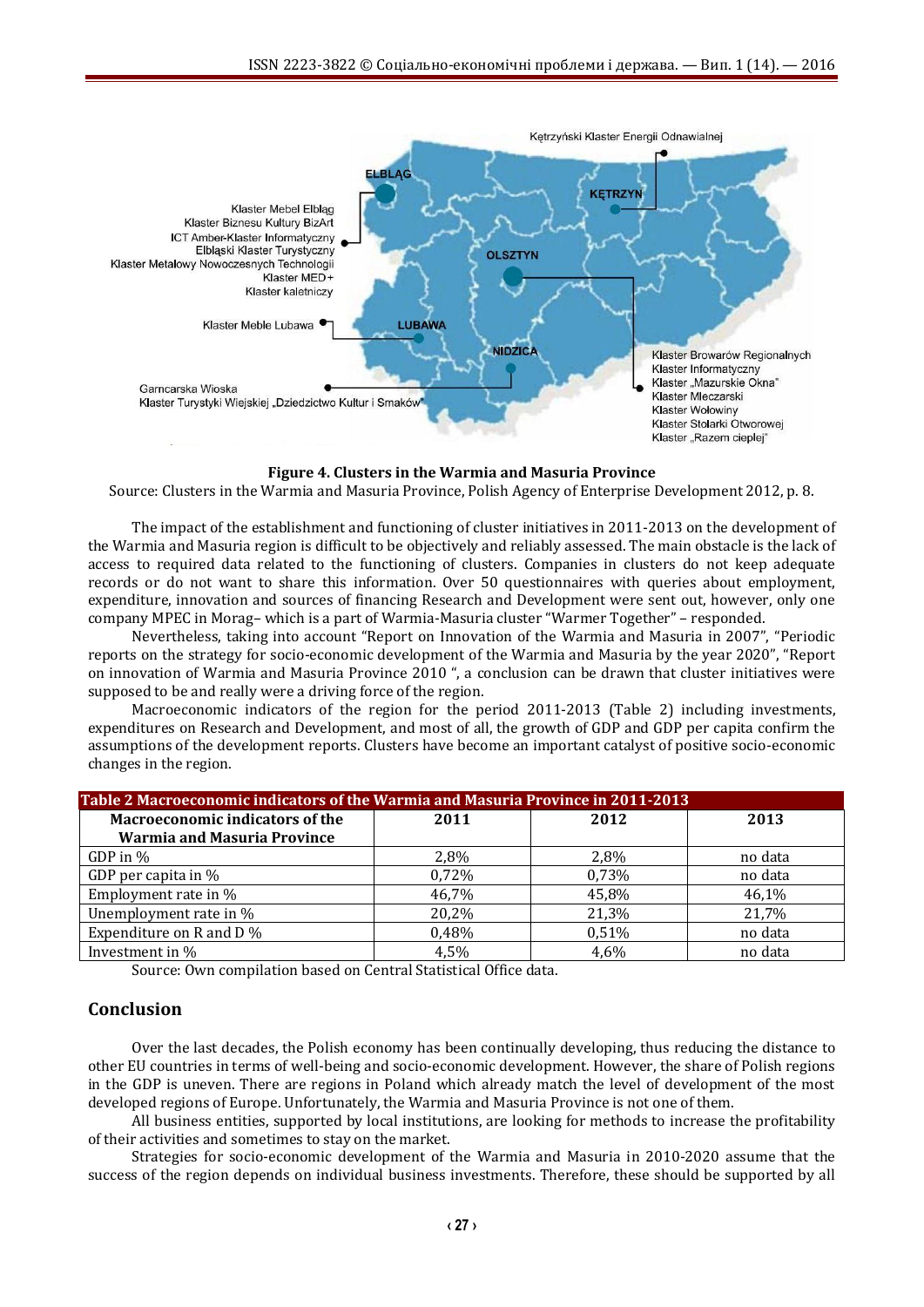local institutions, which would create conditions for economic growth based on knowledge, innovation, friendly legal solutions as well as available resources.

In the years 2010-2012 about 40 cluster initiatives were established in Warmia and Masuria region, with participation of hundreds of companies and various institutions. They were expected to be one of the main ways to change the existing socio-economic situation.

The main research hypothesis of the article was an attempt to prove that cluster initiatives can boost local Warmia and Masuria business. Unfortunately, lack of reliable information and unwillingness to cooperate on the part of cluster members did not provide clear answer. The presented research material, mainly derived from newspaper articles, various reports and CSO data allows for the assumption that better rates of the region in the period 2011-2013 compared to other regions in terms of investment, resources allocated to Research and Development, GDP growth and GDP per capita are the result of direct and indirect activities related to cluster initiatives.

In the relevant period, the number of business entities in the Warmia and Masuria Province increased from 819 to 845, where 18.57% of this number were innovative industrial enterprises; this gives the region the 5th position compared to other regions. Also, expenditures on Research and Development activities increased from 0.23% of GDP in 2008 to 0.51% of GDP in 2012. All macroeconomic indicators of the region increased in the period 2011-2013, with the exception of unemployment rate. However, the increase in unemployment in the region could be caused primarily by the crisis. It is worth mentioning that the percentage increase in unemployment rate was in fact lower than the percentage increase in unemployment rate in the country.

For a long time the need for innovation in economic and social activities has been praised both locally and worldwide and it is assumed that economic growth is directly proportional to the size of investments in innovation. However, there are more and more opinions (eg professor Christensen of the Harvard Business School) that badly invested innovations can contribute to the collapse of many businesses. A similar thing can happen with cluster initiatives which currently are created in all regions and socio-economic areas and are generally considered one of the most effective forms of activity.

A research analysis attempted in the present work confirms the assumptions made by the local authorities that clusters may contribute to development not only of companies but also a region. The biggest problem and challenge for the future will be to collect analytical data relating to the operation and most importantly the efficiency of companies and institutions that form cluster initiatives. It is essential to "force" cluster participants to provide information to designated coordinators of cluster initiatives concerning employment size, sales revenue, expenditures on innovations, sources of financing, investment, fixed and floating capital.

Processing such information would clearly answer the questions: Is the capital, which is often public, properly invested and does it bring the desired effects? Which companies and cluster initiatives should be supported? What factors contribute to the formation of clusters? Do cluster initiatives contribute to future development of other businesses and a region?

The obtained responses will allow for reliable and objective indication of the role of clusters in business and region development.

#### **Appendix A. Supplementary material**

Supplementary data associated with this article can be found, in the online version, at <http://dx.doi.org/10.14254/2223-3822.2016.14-1.3>

#### **Funding**

The authors received no direct funding for this research.

#### **Citation information**

Dmuchowski, R., & Szmitka, S. (2016). Clusters as stimulators of businesses and regional development. *Socio-Economic Problems and the State*. 14 (1), 18-29[. doi:10.14254/2223-3822.2016.14-1.3](http://dx.doi.org/10.14254/2223-3822.2016.14-1.3)

#### **References**

- 1. Adamkiewicz-Drwiłło, H. (2010). *Konkurencyjność przedsiębiorstw w świetle uwarunkowań współczesnej gospodarki* [The competetiveness of companies in the present economy], TNOiK, Toruń.
- 2. *Baza Danych Eurostat* [Eurostat Data Base], 2008, 2010, 2011, 2012, 2013.
- 3. Christensen, C. (2010). *Przełomowe innowacje* [Groudbreaking innovations]. PWN, Warszawa.
- 4. Chojnicki, Z. (1996). *Ośrodki innowacji i przedsiębiorczości w Polsce* [Innovation and enterprises centres], Poznań.
- 5. Cohen, D., & Prusak, I. (2001). *In Good Company*, Boston: Harvard Business School Press.